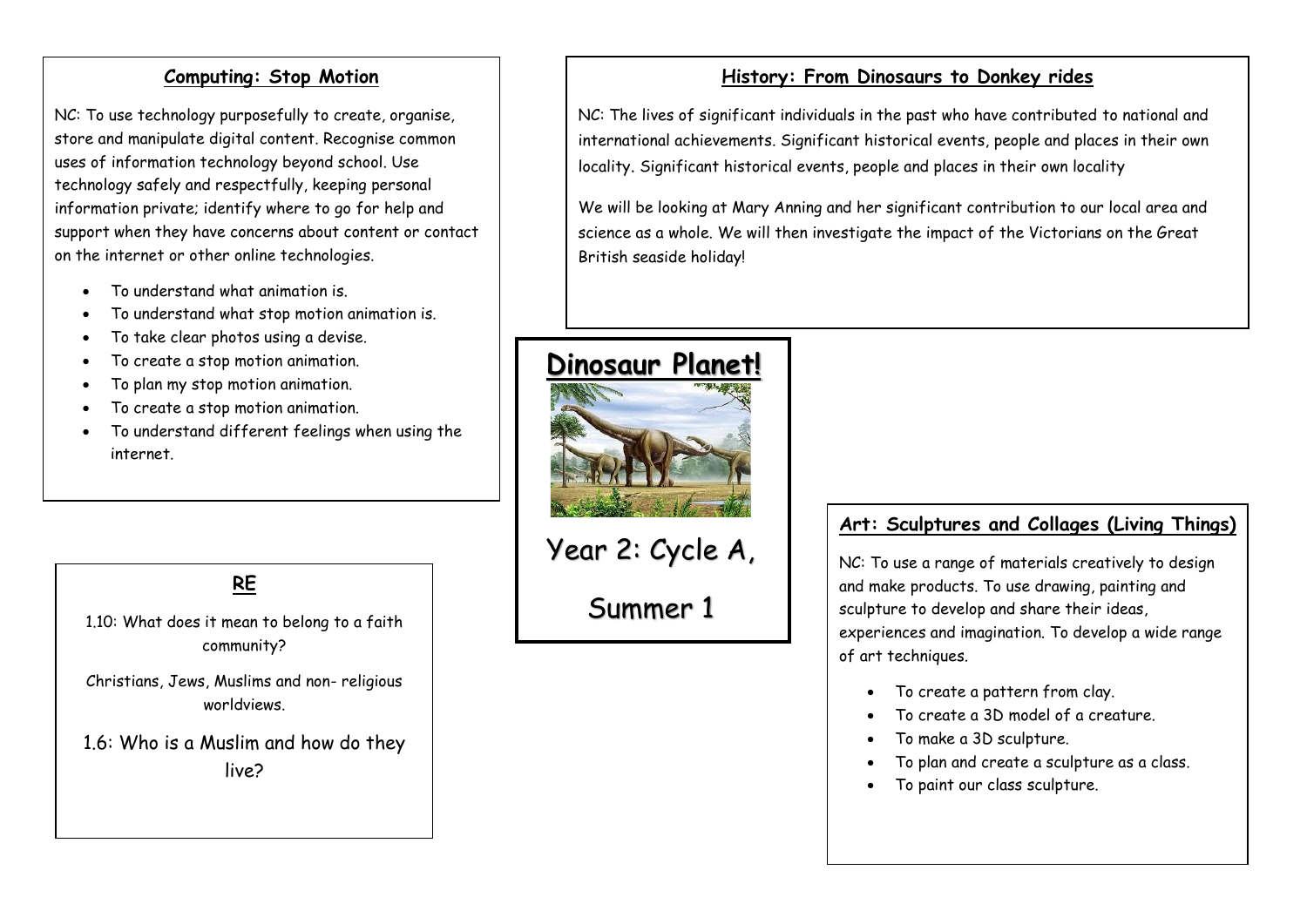#### **Science: Growing Plants**

- NC: observe and describe how seeds and bulbs grow into mature plants. Find out and describe how plants need water, light and a suitable temperature to grow and stay healthy.
	- To understand that different seeds grow into different plants and to describe them.
	- To understand that plants can be grown from bulbs.
	- To be able to explain why and how seeds are dispersed.
	- To plan, carry out and evaluate an investigation into the conditions that affect germination.
	- To observe and describe how a plant changes as it matures.



**PE Games – Ball Skills -Net and Wall Dance** 

## **Music**

Friendship Song